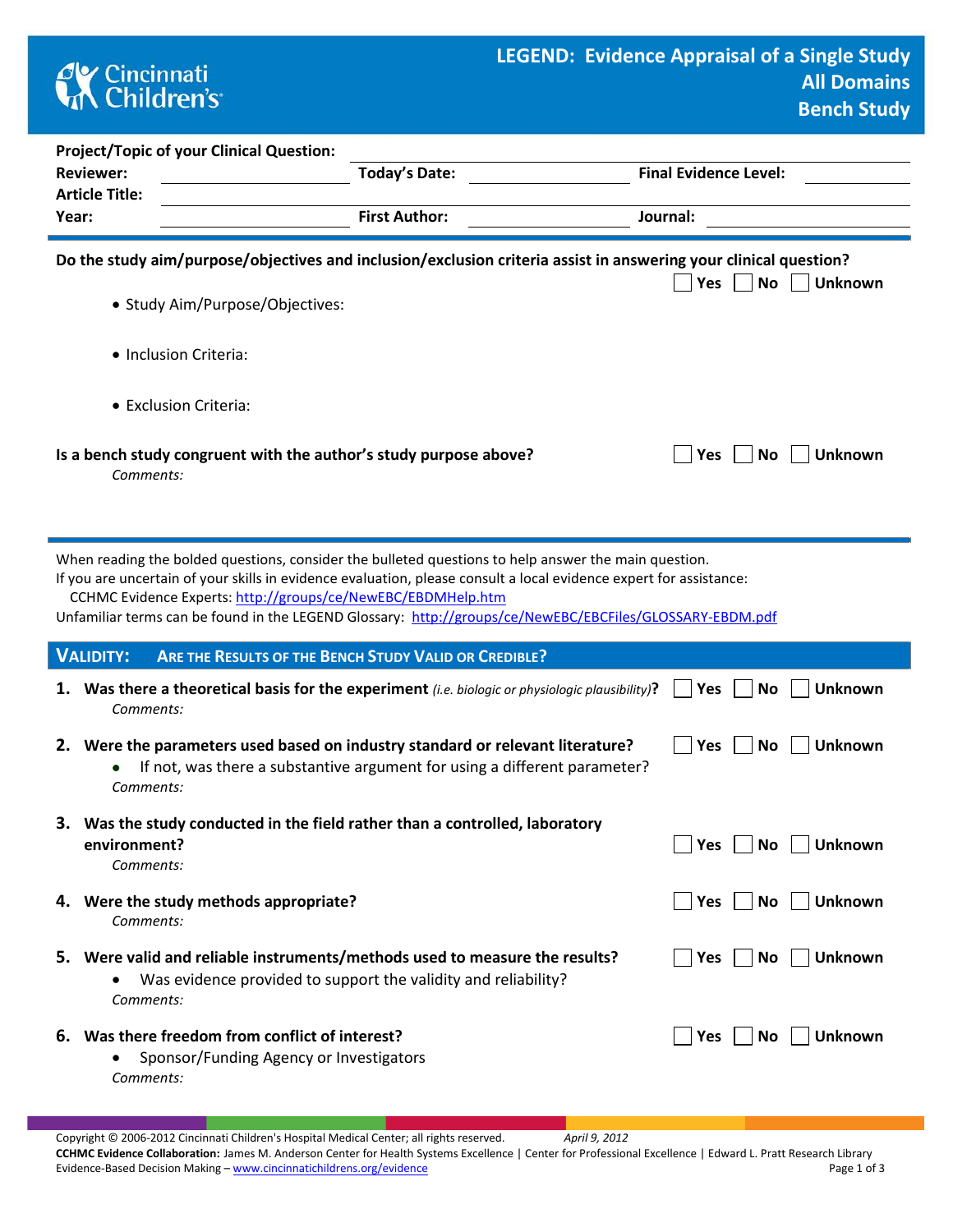

| <b>RELIABILITY:</b><br><b>ARE THESE VALID STUDY RESULTS IMPORTANT?</b>                                                                                                   |                                           |  |
|--------------------------------------------------------------------------------------------------------------------------------------------------------------------------|-------------------------------------------|--|
| 7. Was the description of the methods adequate to allow reproducibility?<br>Comments:                                                                                    | <b>Unknown</b><br>No<br>Yes               |  |
| Was enough data provided to support study conclusions?<br>8.<br>Comments:                                                                                                | <b>Yes</b><br>No<br><b>Unknown</b>        |  |
| 9.<br>What were the main results of the bench study? (e.g., Helpful data: Page #, Table #, Figures, Graphs)                                                              |                                           |  |
| 10. Was appropriate allowance made for uncertainties in the analysis?<br>Comments:                                                                                       | <b>Yes</b><br>Unknown<br><b>No</b>        |  |
| What were the measures of statistical uncertainty (e.g., precision)?<br>٠<br>(Were the results presented with Confidence Intervals or Standard Deviations?)<br>Comments: |                                           |  |
| 11. Were the results statistically significant?<br>Comments:                                                                                                             | <b>Yes</b><br><b>Unknown</b><br><b>No</b> |  |
| <b>APPLICABILITY: CAN I APPLY THESE VALID, IMPORTANT STUDY RESULTS TO TREATING MY PATIENTS?</b>                                                                          |                                           |  |

| 12. Can the results be applied to my population of interest?<br>Can the results of the bench study be translated to the clinical setting?<br>$\bullet$<br>Are the results relevant to my population or question of interest?<br>$\bullet$<br>Comments: | <b>Yes</b><br><b>Unknown</b><br>No.                           |
|--------------------------------------------------------------------------------------------------------------------------------------------------------------------------------------------------------------------------------------------------------|---------------------------------------------------------------|
| 13. Would you include this study/article in development of a recommendation?<br>Comments:                                                                                                                                                              | $\overline{\phantom{a}}$   Yes<br><b>No</b><br><b>Unknown</b> |

**ADDITIONAL COMMENTS OR CONCLUSIONS ("TAKE-HOME POINTS"):** 

Copyright © 2006-2012 Cincinnati Children's Hospital Medical Center; all rights reserved. *April 9, 2012* **CCHMC Evidence Collaboration:** James M. Anderson Center for Health Systems Excellence | Center for Professional Excellence | Edward L. Pratt Research Library Evidence-Based Decision Making – [www.cincinnatichildrens.org/evidence](http://www.cincinnatichildrens.org/service/j/anderson-center/evidence-based-care/legend/) Page 2 of 3